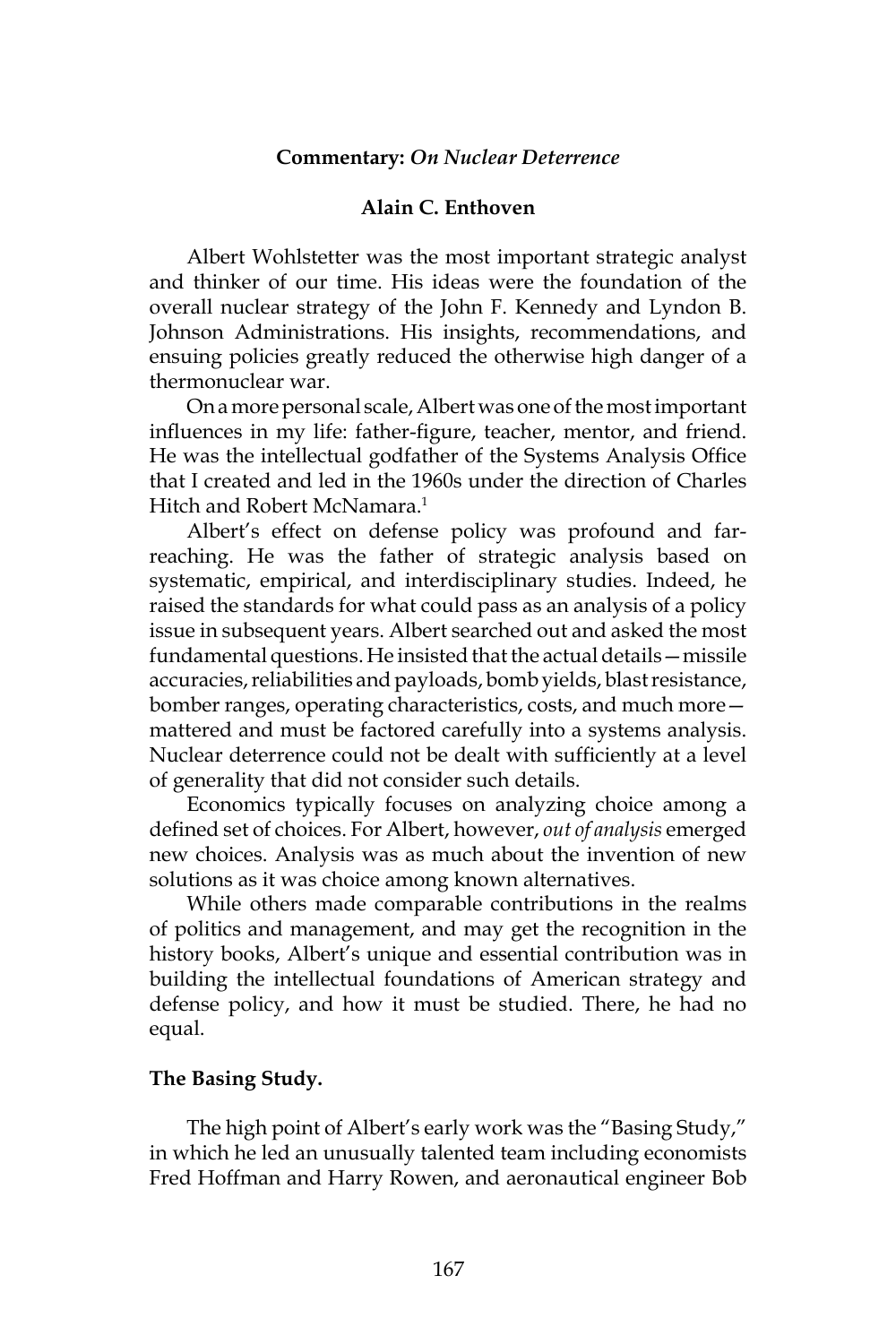Lutz. With the Basing Study's two main reports—the 1953 staff summary report, *The Selection of Strategic Air Bases* (R-244-S),<sup>2</sup> and the 1954 final report, *The Selection and Use of Strategic Air Bases*  $(R-266)^3$  – he turned the thinking on strategic air power on its head. He grasped the full significance of atomic and thermonuclear weapons. He and his team saw that the role of strategic air power could not be to carry on a protracted bombing campaign, a World War II with bigger bombs as envisioned in what was the doctrine at the time.4 Such a war would be so destructive as to be not worth winning. But even this type of war couldn't be fought with the Strategic Air Command (SAC) based soft and concentrated on relatively few overseas bases. After a Soviet attack on our bases, there would be no SAC.

However, the Basing Study's most original insight was that the role of SAC should be to deter attack, and that required SAC to be able not only to survive a Soviet attack designed to destroy it, but also to strike back—in short, to acquire a "second-strike capability." And then he found that survival for a second-strike was itself a very large challenge. Albert inspired and led a great deal of research, ingenuity, and creativity to find solutions to that problem. The whole idea of survival, second strike, *and* deterrence came out of Albert's work and thinking.

In the decade after World War II, perhaps understandably, there were many views extant regarding the significance of nuclear weapons. Many thought that thermonuclear war would be so destructive as to be unthinkable, and therefore could not happen. Deterrence would be automatic. Albert and his team found that deterrence was far from automatic and far from easy to assure.

## **The Vulnerability Study.**

Albert went on with the same team to do the follow-up "Vulnerability Study," an extension of his analysis into the missile age. With the Vulnerability Study's 1956 report, *Protecting U.S. Power to Strike Back in the 1950s and 1960s* (R-290), he showed how numerical superiority did not guarantee a credible deterrent:

The criterion of matching the Russians plane for plane, or exceeding them, is, in the strict sense, irrelevant to the problem of deterrence. It may even be, as has been asserted, unnecessary to achieve such parity so long as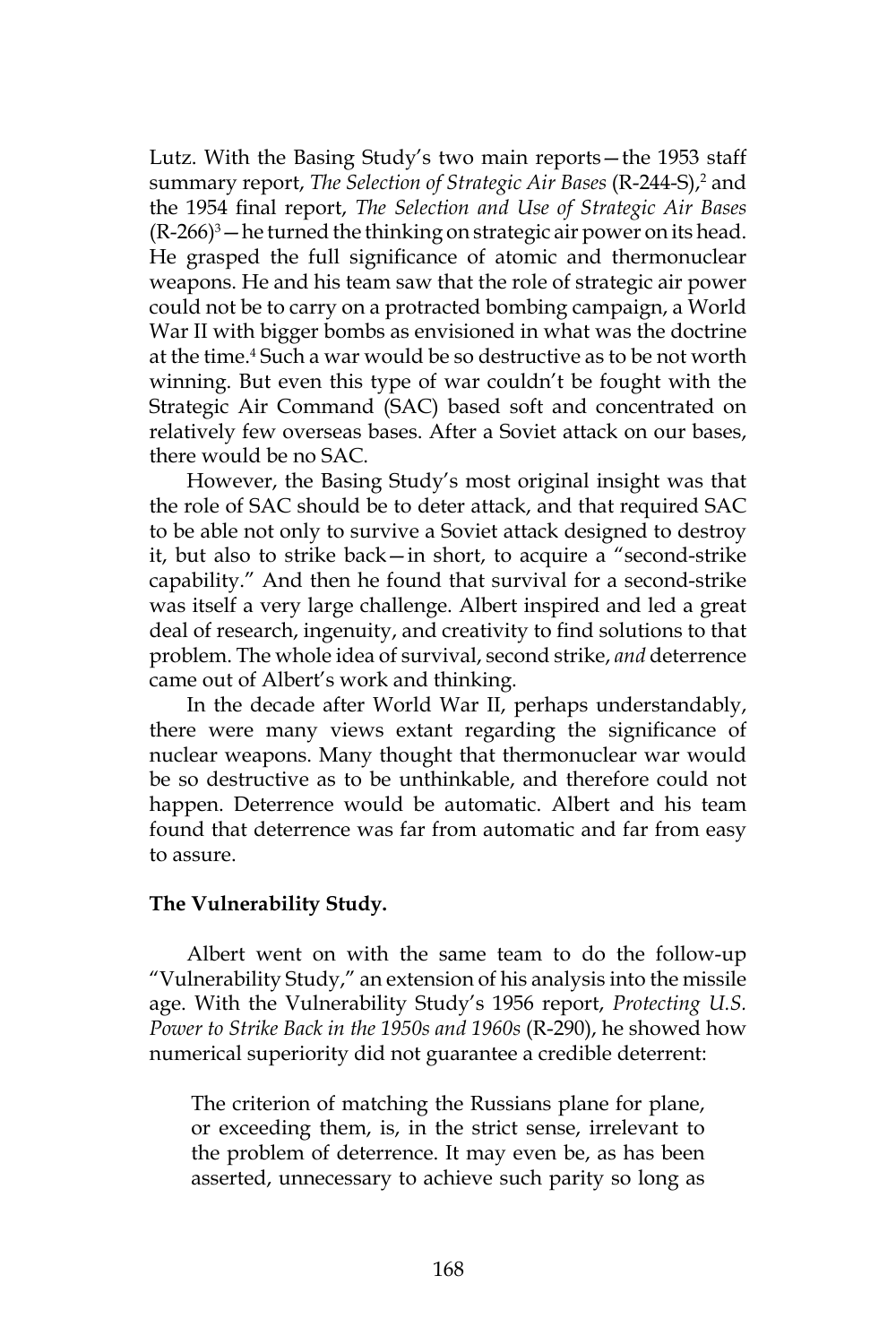we make it crystal clear to the enemy that we can strike back after an attack. *But then we do have to make it clear.*  Deterrence is hardly attained by simply creating *some*  uncertainty in the enemy's attack plans, that is, by making it somewhat a gamble. The question is, *how much* of a gamble? And what are his alternatives?5

R-290 demonstrated the need to base and operate America's nuclear-armed bomber forces in ways that were not merely better protected and more capable of surviving surprise attack, but also much less accident-prone and much more controllable by the political leadership, in peacetime and especially in times of deep international crisis.

One of the many valuable activities that grew out of the vulnerability inquiry was Harry Rowen's study of how to put intercontinental ballistic missiles (ICBMs), the first of which were based in vulnerable clusters *above* ground, in better protected silos underground. These ideas of survival and second strike eventually passed into our security culture, and became the basis of defense policy. But they certainly were not obvious at the time. They were intensely controversial in several respects. For example, many authorities were *sure* that hardening bombers in underground shelters and missile silos to the required degree was impossible. I remember conferences where such judgments were expressed most forcefully. So, Albert went out and found Paul Weidlinger, a brilliant architect-engineer, who developed solutions to the problems of blast resistance. In the case of the missile silos, Weidlinger's engineering and Rowen's systems analysis were accepted and became the basis for our deployment of *Minuteman* ICBMs.

# **Challenging Dominant Paradigms: "The Delicate Balance" and After.**

In the 1950s, people assumed that thermonuclear was so horrible that nobody would start one. Except that *we would*, if our NATO allies were attacked by the apparently overwhelming Soviet army. Most people, though, were oblivious to the implications of the vulnerability of SAC at the time. This vulnerability could have invited attack in a crisis, especially a crisis in which the Soviets thought we would carry out our threat, in which case their least worst alternative might be to launch a preemptive surprise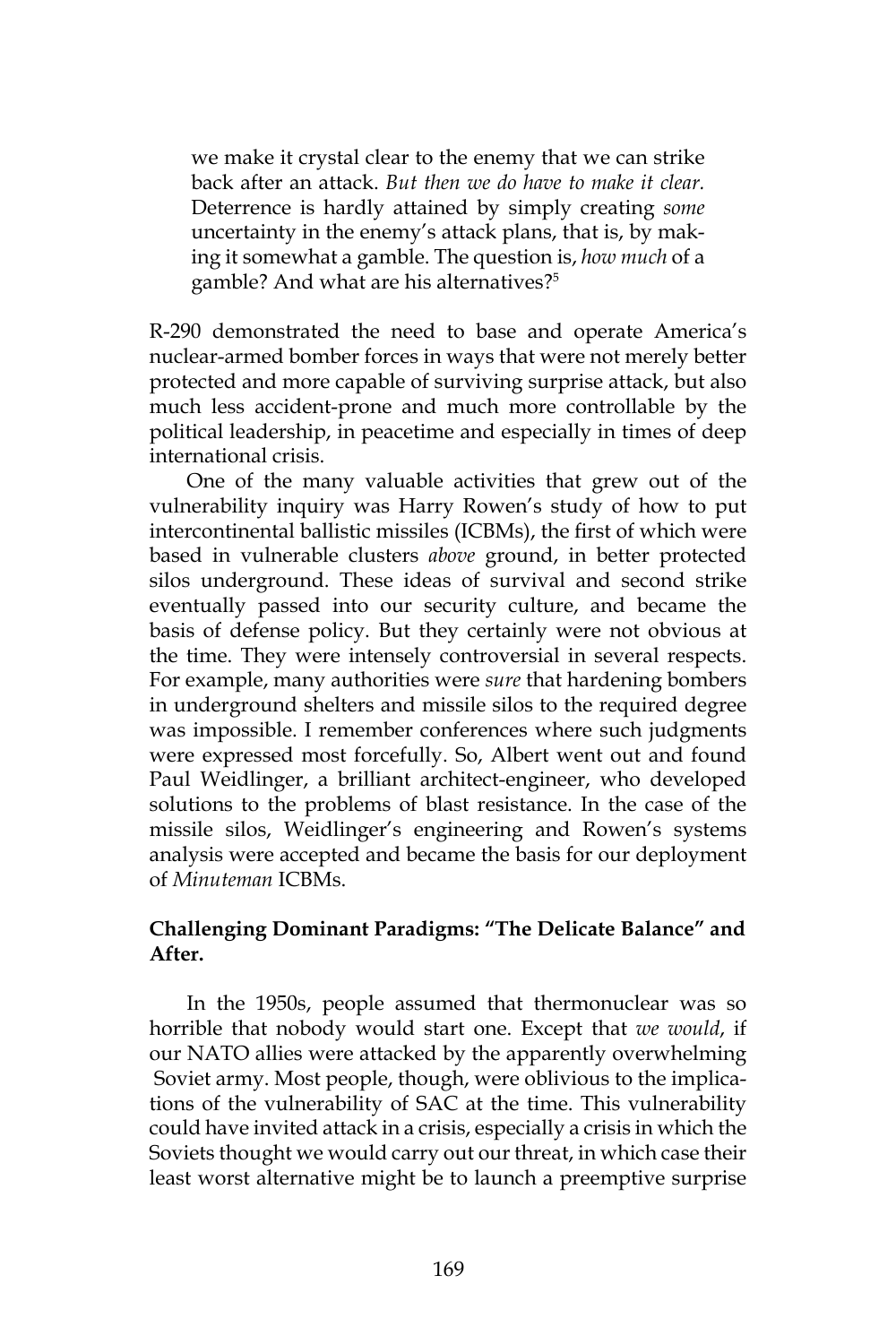attack. Albert published his memorable article, "The Delicate Balance of Terror," in *Foreign Affairs* to explain the problem to a wider audience.<sup>6</sup>

Despite the Eisenhower Administration's acceptance of many of Albert's programmatic recommendations for reducing vulnerability, it remained for the new Kennedy Administration to accept the broader strategic implications of his work. Whether in the military, government, academia, or other professions, there are such things as institutional interests and dominant paradigms that are very hard to change. It's hard to just tear up the plans and premises you have been acting on for years and admit that you were wrong. Albert was fearless and relentless in his attack on dominant paradigms when thorough analysis revealed they were wrong. Wasn't there a bumper sticker that said, "Attack the dominant paradigm"? If there was, it surely would have been the right one for Albert's car.

Fortunately for America—and the world—presidential candidate John F. Kennedy picked up on Albert's themes, and his first acts as President of the United States included accelerating the *Minuteman* as an underground-based ICBM, and the *Polaris*  sea-launched ballistic missiles in submarines. President Kennedy personally changed the name of what were previously known as "strategic offensive forces" to "strategic retaliatory forces" to clarify the mission.

## **The Limits of Strategic Deterrence.**

In the decade after World War II, the declared American policy for deterring a Soviet non-nuclear attack on our NATO allies was, as previously noted, to threaten an all-out thermonuclear attack on the Soviet bloc. Albert addressed this policy in "The Delicate Balance of Terror":

But the notion of massive retaliation as a responsible retort to peripheral provocations vanished in the harsh light of a better understanding here and abroad that the Soviet nuclear delivery capability meant tremendous losses to the United States if we attacked them. And now Europe has begun to doubt that we would make the sacrifice involved in using SAC to answer an attack directed at it but not ourselves.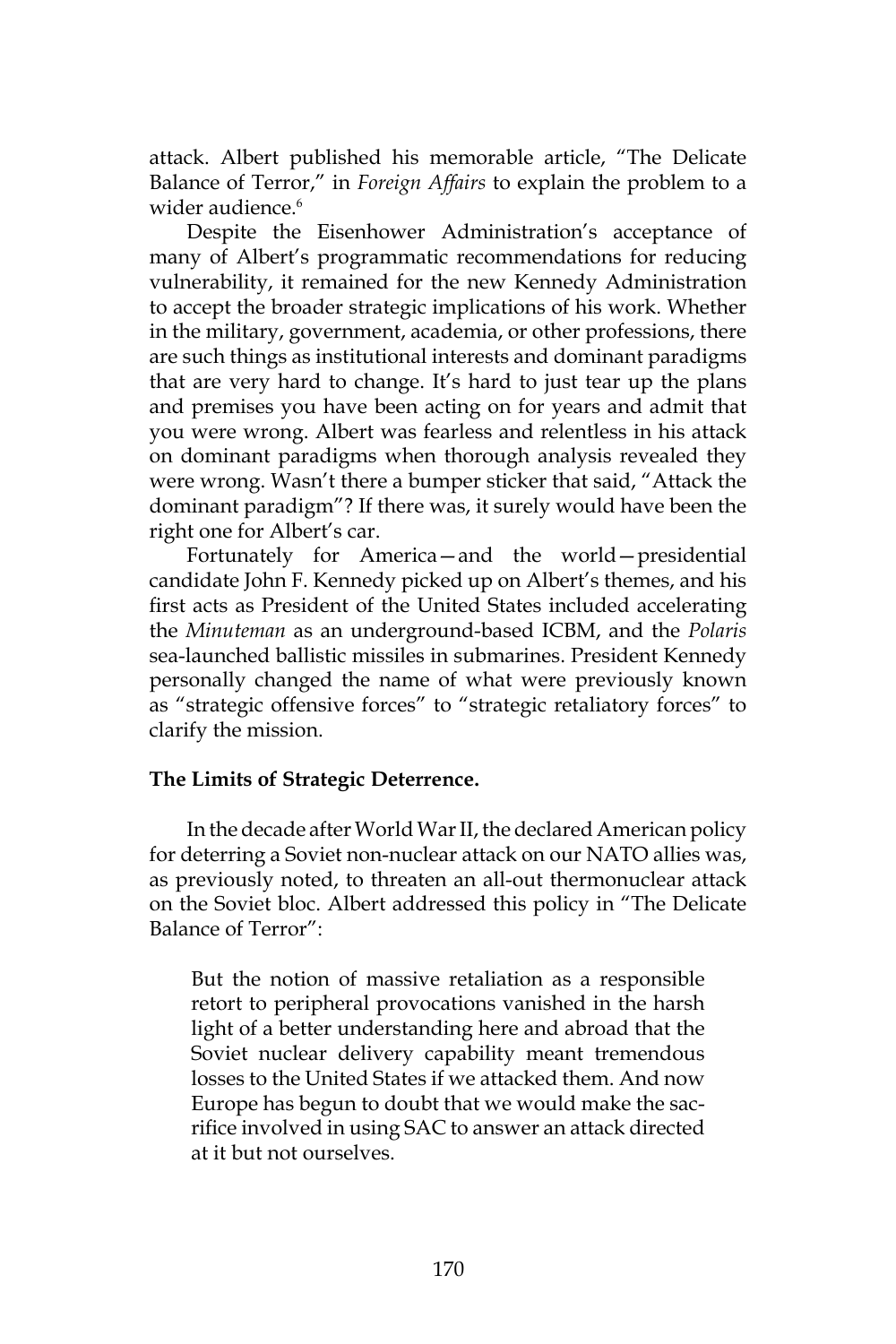The many critics of the massive retaliation policy who advocate a capability to meet limited aggression with a limited response are on firm ground in suggesting that a massive response on such an occasion would be unlikely and the threat to use it therefore not believed. Moreover this argument is quite enough to make clear the critical need for more serious development of the power to meet limited aggressions.7

John F. Kennedy borrowed this idea in his campaign and denounced the massive retaliation policy as confronting the President with a choice of "Suicide or Surrender; Humiliation or Holocaust."8 Albert himself, and through his disciples who went on to serve in the Pentagon, expressed profound concern about the uncontrolled, indiscriminate use of force. His studies led him to recommend control and deliberation—and, later, discriminate weapons such as accurate "smart weapons" and restraint in targeting. Albert's ideas had a large impact on the thinking of Secretary Robert McNamara. In the early years of the Kennedy Administration, Albert's ideas won out, and the very great danger of nuclear war was drastically reduced.

Albert was also very interested in NATO strategy, and very influential in its development. He understood that the *other* best way to reduce the danger of nuclear war was to eliminate our need for the threatened first use of nuclear weapons by acquiring adequate and effective non-nuclear forces.<sup>9</sup> Implementing this idea took a longer struggle than gaining acceptance of the need for a second-strike capability, but it was eventually successful.

Albert also directed attention to the flanks of NATO, and to potential attacks outside the NATO area. In August 1990, Iraq's surprise invasion of Kuwait fulfilled his prophecies.

## **Contemporary Relevance.**

Albert's strategic views were "fact dependent," and facts change. As noted above, the actual technical factors mattered. So his legacy is as much in his intellectual standards and methods of analysis as it is in specific strategic doctrines. One of the most significant of Albert's legacies was to demonstrate the importance of what can be accomplished by rigorous, diligent, uncompromising search for truth in complex issues of public policy. He was skeptical of policy conclusions that rested on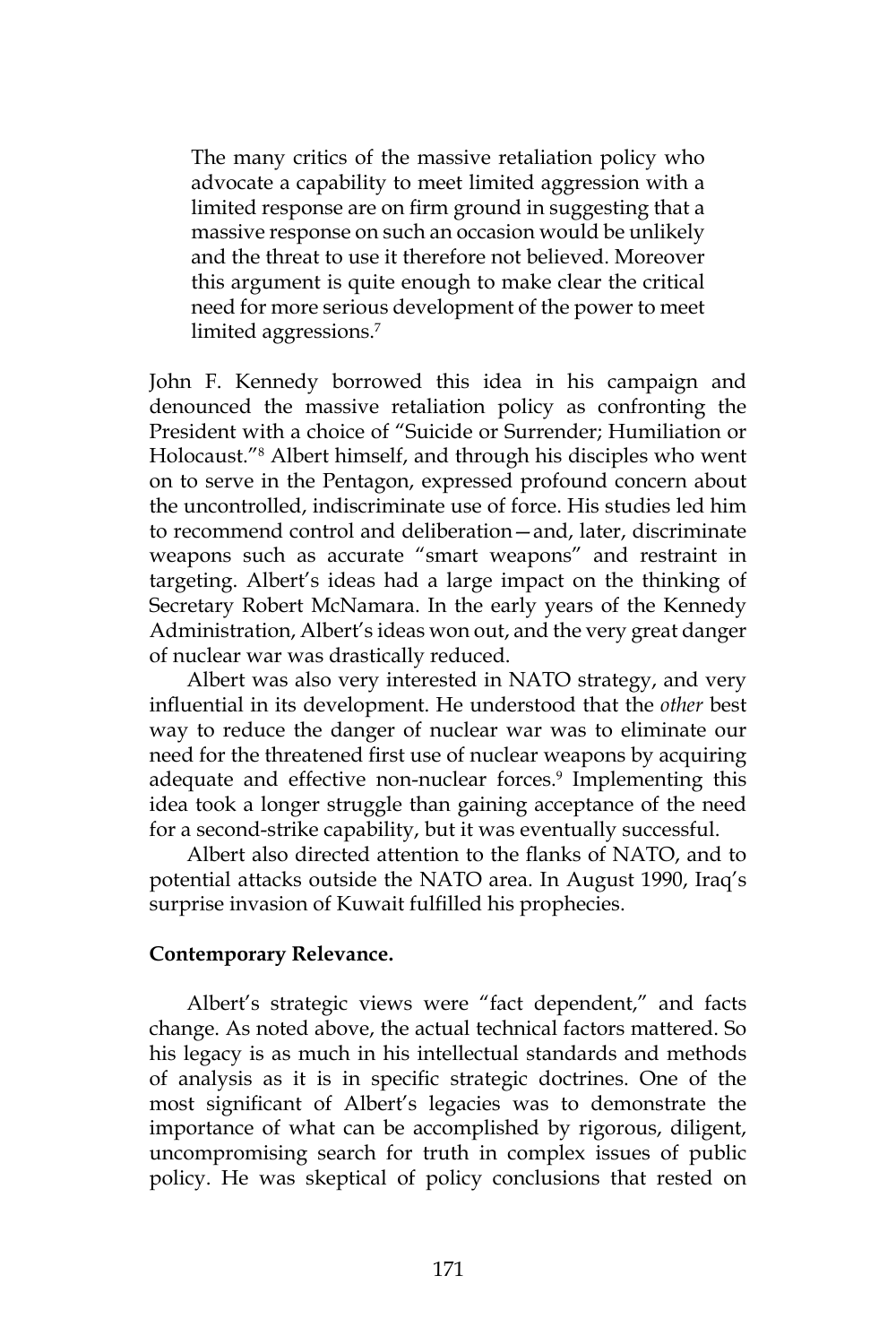uncertain intelligence estimates, and sought solutions that didn't depend on them even when they supported his case; he was openly critical of official estimates on occasions when he believed they reflected a policy bias. One cannot help wishing that such an analytical attitude had prevailed concerning the supposed presence of ongoing WMD programs in Iraq before President Bush's 2003 decision to invade. Among the many and large negative consequences of that error was the severe blow to the credibility of U.S. intelligence capabilities and top-level government decision-making processes.

Beyond that, the importance of Albert's insistence on secure and survivable command, control, and communications capabilities persists, as well as his insistence on the importance of a high level of security of nuclear weapons. We now find it clearly in our interest to help other nuclear powers maintain the security of and national control authority over their weapons so that they will not fall into the hands of nonstate actors who cannot be deterred, or will not be used in unauthorized ways in a crisis. Thus, we ought to be sure we are devoting adequate resources to that end. Moreover, with nearly 18 years having elapsed since the end of the Cold War, it is past time for publicly abjuring a policy that Albert always opposed, maintaining ICBM forces in a posture of readiness to launch on warning of an attack. He attacked that reckless policy during the dangerous days of the Cold War; he would certainly favor distancing ourselves from it now.

Albert's emphasis on the importance of and difficulty of deterrence remains relevant in the case of nuclear-armed states. Some may think that Iran can be deterred from attacking our vital interests with nuclear weapons. But we must face the difficult question of what would be an appropriate response. Surely, the idea of an all-out nuclear counterattack on Iranian cities would raise doubts in the minds of many reasonable people. Albert's insistence on the importance of control and deliberation, discrimination, and proportionality of response as a basis for a credible deterrent, remains relevant.

The problem of nuclear deterrence is enormously more complicated today than it was in the 1950s and 1960s when we faced essentially a bipolar world, and we believed the Soviets would act rationally in the interests of their own survival. (The bipolar world model may have oversimplified things.) Now we face a multipolar world, one in which nuclear weapons directed at our cities may not have a clearly marked return address in a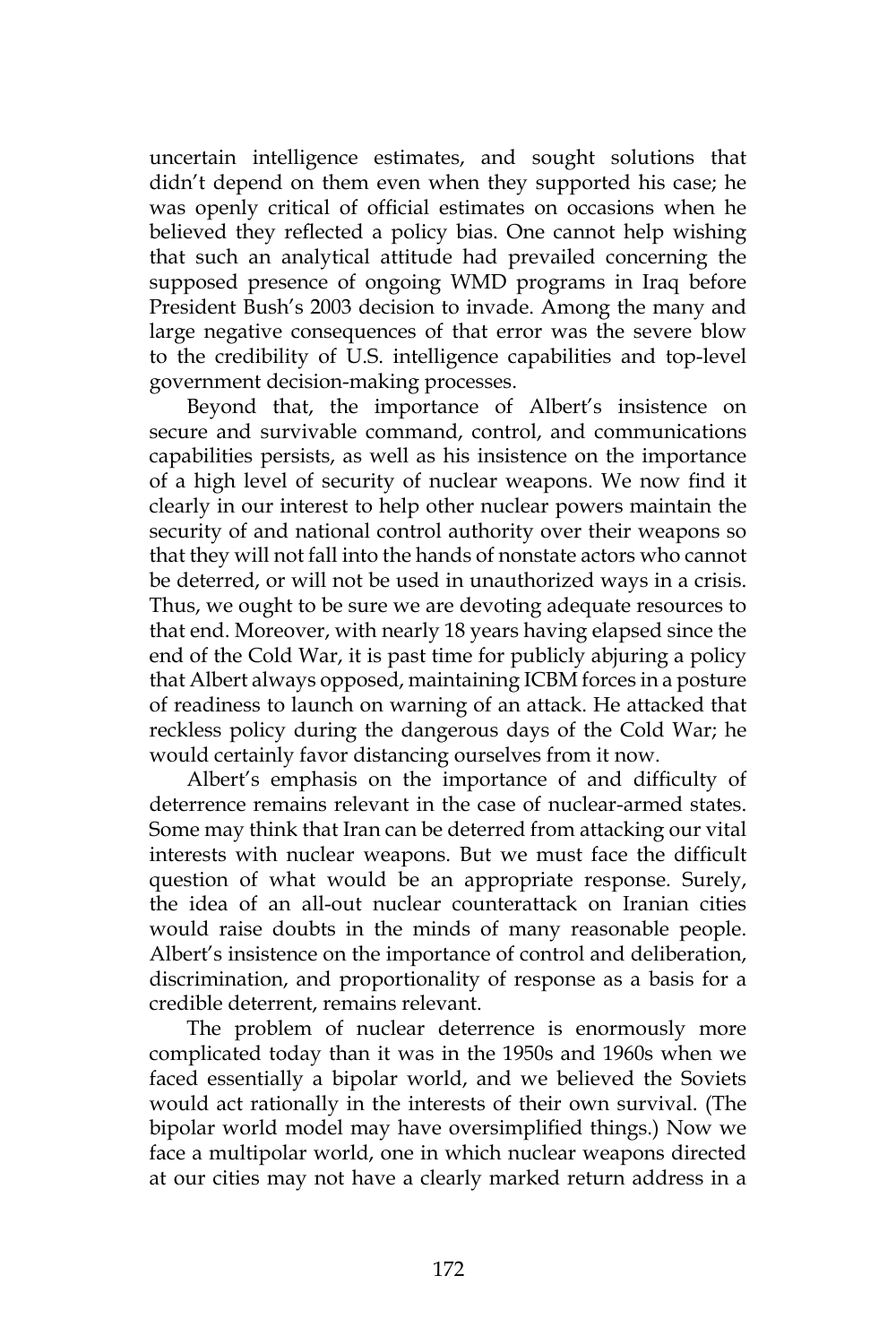nation-state. There now appears to be a significant danger that a nuclear weapon might be obtained by nonstate actors who want or are willing to die in an effort to deliver it to an American or European city. This problem needs to be analyzed with the same relentless determination, rigor, and thoroughness that Wohlstetter and his associates applied in the 1950s. Such analyses might point to important new technologies that need development.

Lessons from Wohlstetter's work include the fact that there is usually a lot of superficial, fuzzy, and wrong thinking extant. Just because 95 percent of people believe something to be true, including high-ranking authorities who have access to classified information, doesn't mean that it is true. For example, K. Wayne Smith and I debunked the widely accepted myth of overwhelming Soviet superiority in conventional forces in Europe in our book *How Much is Enough?* which we like to think was in the Wohlstetter tradition.10 Fortunately, McNamara and both his presidential bosses also doubted that myth.

Complex problems of strategy must be approached by relentless pursuit of insight and truth, by people with access to relevant detailed information. As Albert believed, the numbers usually do matter. This makes it all the more important for our government to make such informed but independent analysis possible. This experience reflects creditably on the United States Air Force and the Eisenhower Administration who continued to support RAND's independence even when Wohlstetter and his team reached conclusions that were at variance with their policies. In an era marked by so much political cronyism and parochialism, it is important for our society to develop institutions that can conduct such analyses with the necessary degree of independence.

## **Not Just a Strategic Analyst.**

On a more personal note, Albert was a remarkable person. He didn't suffer fools gladly, but he was as hard on himself as on others in the relentless search for valid insight and truth, and he appreciated good work and good policy analysis when he saw it. I felt the lash of his criticism for work not well thought through, and also the warmth of his appreciation for good work. Albert was a superb teacher.

Beyond the professional sphere, Albert was a great human being, with a wide range of friendships and interests. He loved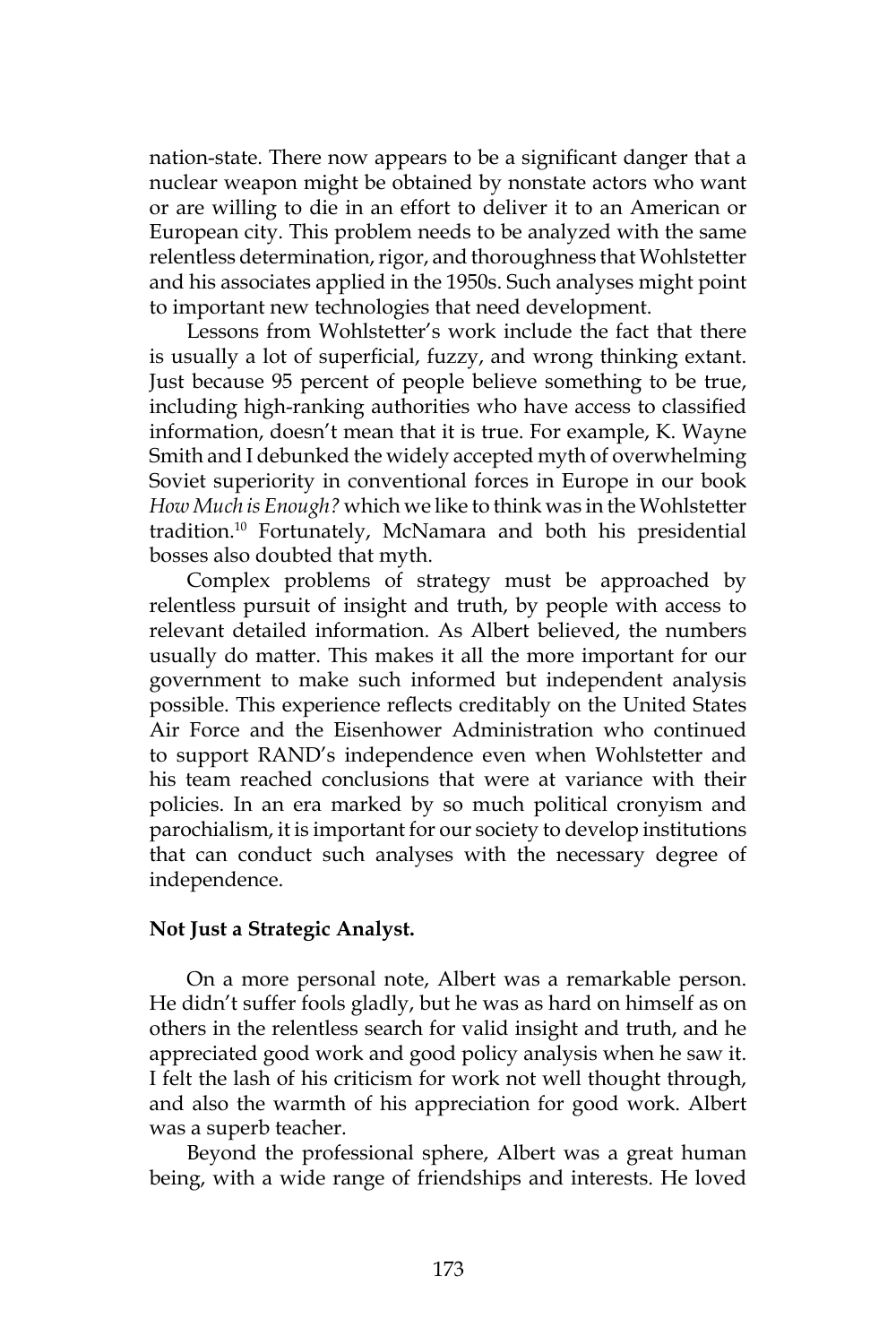life, music, art, poetry, felicitous toasts, flowers, architecture, food, and dance—"George Balanchine and Szechuan cuisine." He could speak intelligently on a vast range of topics.

Albert's judgment was never employed to better effect than in his choice of Roberta as his wife. The affection between them was evident to all who knew them well; but so was the importance of Roberta to Albert's professional achievements. The smoothly functioning domestic life she gave him allowed him the freedom to devote himself to his work and indulge his aesthetic tastes. She was also his closest colleague with outstanding accomplishments of her own, in an area that complemented his interests. He often acknowledged his dependence on her judgments of people and situations. More important, her prize-winning work on the problems of response to ambiguous intelligence warnings was central to his approach to the difficulty of strategic deterrence.<sup>11</sup>

This was a man of many facets and virtues. We miss his presence. Our world is a far better place for his work.

## **ENDNOTES - Enthoven**

1. The Office of the Assistant Secretary of Defense for Systems Analysis, subsequently renamed Office of the Assistant Secretary of Defense for Program Analysis and Evaluation, is still in existence 40 years later.

2. Albert J. Wohlstetter, Fred S. Hoffman, Robert J. Lutz, and Henry S. Rowen, *The Selection of Strategic Air* Bases, R-244-S, special staff report, Santa Monica, CA: RAND Corporation, March 1, 1953, TOP SECRET, declassified on July 1, 1963, available from *www.albertwohlstetter.com/writings/19530301-AW-EtAl-R244S.pdf*.

3. Albert J. Wohlstetter, Fred S. Hoffman, Henry S. Rowen, and Robert J. Lutz, *The Selection and Use of Strategic Air Bases*, R-266, final report, Santa Monica, CA: RAND Corporation, April 1954, TOP SECRET, declassified circa 1961, available from *www. rand.org/pubs/reports/R0266/.* The follow-up Vulnerability Study's most representative report is: Wohlstetter, Hoffman, and Rowen, *Protecting U.S. Power to Strike Back in the 1950s and 1960s*, R-290, staff report, Santa Monica, CA: RAND Corporation, September 1, 1956, TOP SECRET, declassified circa 1960s, available from *www. albertwohlstetter.com/writings/19560901-AW-EtAl=R290.pdf*.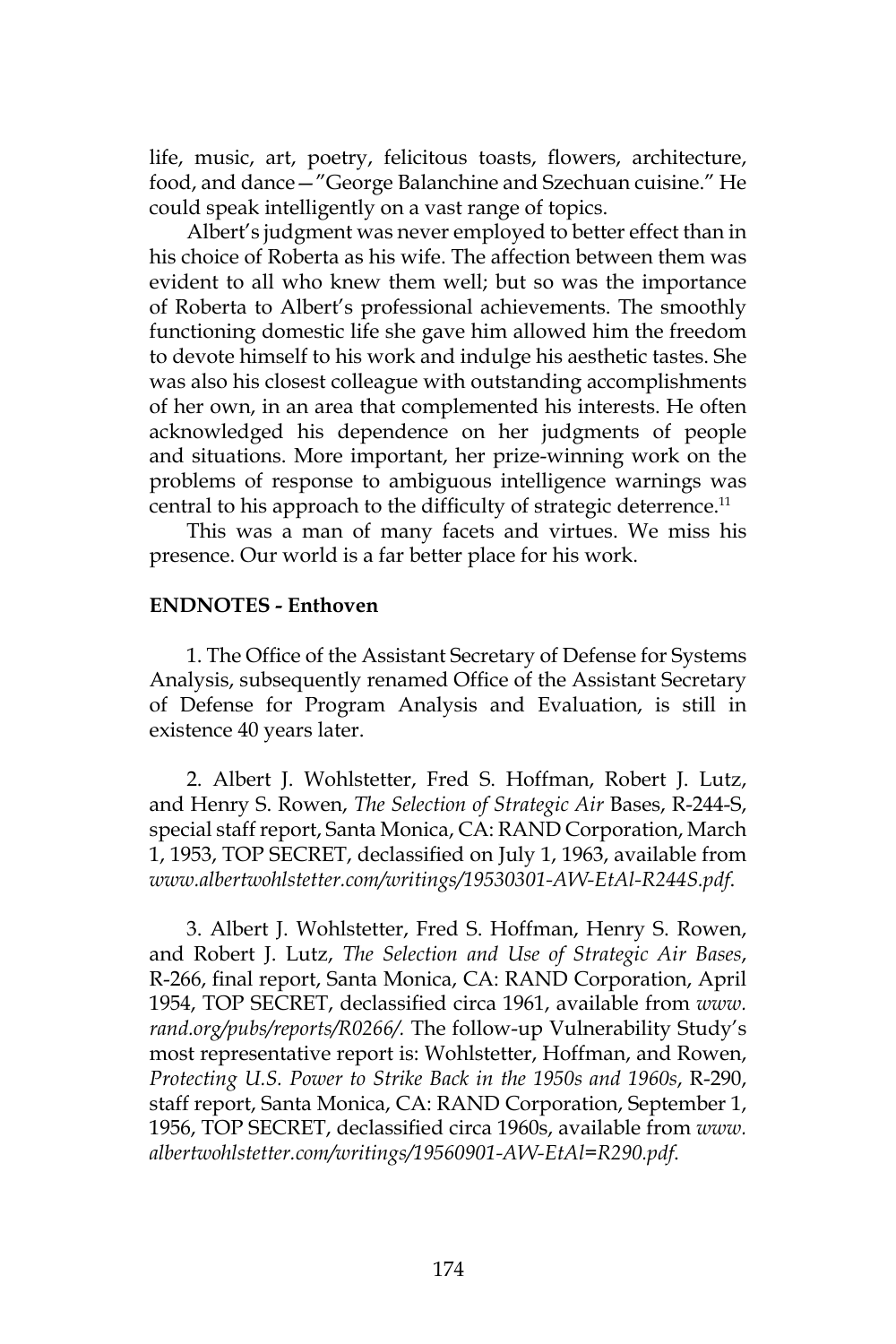4. For more on this topic, see Albert Wohlstetter's "Letter to Michael Howard," November 1968, which is included in this edited volume.

5. Wohlstetter, Hoffman, and Rowen, *Protecting U.S. Power to Strike Back in the 1950s and 1960s*, p. 6.

6. Albert Wohlstetter, "The Delicate Balance of Terror," *Foreign Affairs*, Vol. 37, No. 2, January 1959, pp. 211-234. Although *Foreign Affairs* published an abridged version of "The Delicate Balance of Terror," this edited volume includes the unabridged version: Wohlstetter, *The Delicate Balance of Terror* (unabridged version), P-1472, Santa Monica, CA: RAND Corporation, November 6, 1958, revised December 1958, available from *www.rand.org/about/ history/wohlstetter/P1472/P1472.html*.

7. *Ibid*.

8. President John F. Kennedy, "Diplomacy and Defense: A Test of National Maturity," a speech at the University of Washington's 100th Anniversary Program, November 16, 1961. An audio recording and transcript of this speech is available online at the JFK Library at *www.jfklibrary.org/Historical+Resources/Archives/ Reference+Desk/Speeches/* Albert, while strongly supporting this position, was nonetheless critical of the Kennedy campaign's exploitation of the alleged "missile gap" to criticize the Eisenhower Administration. He rejected the argument on the sufficient grounds that it relied on the view that the strategic balance depended on the size of the opposing strategic forces rather than on their ability to survive and respond after a surprise attack.

9. See especially Albert Wohlstetter and Henry S. Rowen, "Objectives of the United States Military Posture," RM-2373, Santa Monica, CA: RAND Corporation, May 1, 1959, available from *www.rand.org/about/history/wohlstetter/RM2373/RM2373.html*; and Dean Acheson (with Albert Wohlstetter *et al*.), *A Review of North Atlantic Problems for the Future*, the Committee on U.S. Political, Economic and Military Policy in Europe's Policy Guidance to the National Security Council, March 1961.